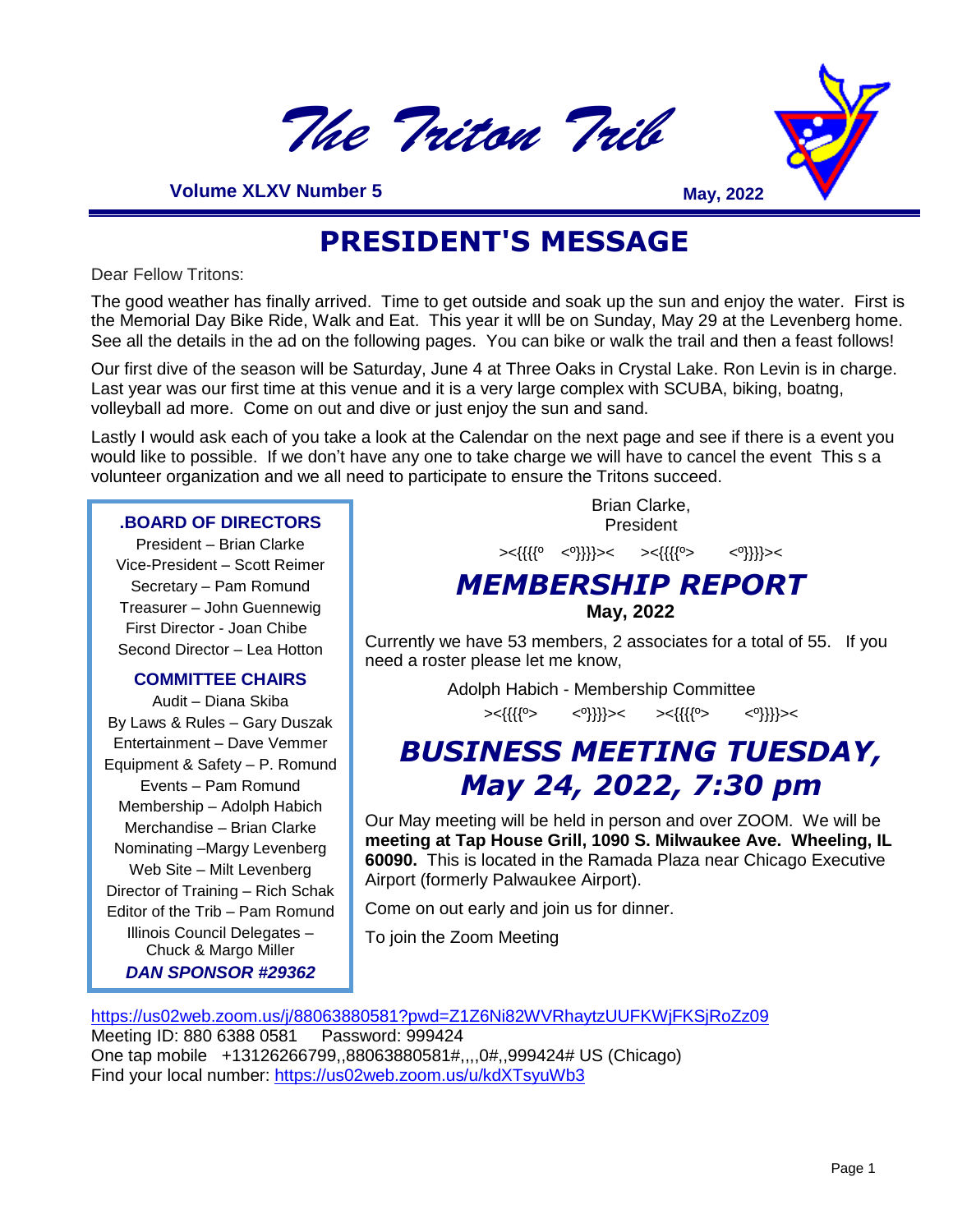| TRITON EVENTS CALENDAR  |                                                  |                                                                                           |
|-------------------------|--------------------------------------------------|-------------------------------------------------------------------------------------------|
|                         |                                                  | May, 2022                                                                                 |
| Tue, 5/24               | <b>Business Meeting</b>                          | Tap House Grill (near Chicago Executive Airport)<br>1090 S. Milwaukee Ave, Wheeling 60090 |
| Sun, 5/29               | Bike Ride, Walk and Eat                          | Milt & Margy Levenberg                                                                    |
|                         |                                                  | June, 2022                                                                                |
| Sat. 6/4'               |                                                  |                                                                                           |
| <b>Note Date Change</b> | Season Opener, Three<br>Oaks, Crystal Lake       | Ron Levin, snappyron@sbcglobal.net                                                        |
| Tue, 6/14               | <b>Triton Trib Deadline</b>                      | Pam Romund 773-791-3142, promund@gmail.com                                                |
| Sun, 6/26               | Dive Charter, TIC Choice                         | <b>TIC NEEDED</b>                                                                         |
| Tue, 6/28               | <b>Business Meeting</b>                          | Tap House Grill (near Chicago Executive Airport)                                          |
|                         |                                                  | 1090 S. Milwaukee Ave, Wheeling 60090                                                     |
|                         |                                                  | <b>July, 2022</b>                                                                         |
| Sat, 7/9                | Chicago Fireboat Tour                            | Pam Romund 773-791-3142, promund@gmail.com                                                |
| Tue, 7/12               | <b>Triton Trib Deadline</b>                      | Pam Romund 773-791-3142, promund@gmail.com                                                |
| Sat, 7/23               | Charter Dive, TIC Choice                         | <b>TIC NEEDED</b>                                                                         |
| Tue, 7/26               | <b>Business Meeting</b>                          | Tap House Grill (near Chicago Executive Airport)                                          |
|                         |                                                  | 1090 S. Milwaukee Ave, Wheeling 60090                                                     |
|                         |                                                  | August, 2022                                                                              |
| Sat, 8/6                | Howard/ Etherton Day                             | <b>TIC NEEDED</b>                                                                         |
| Tue, 8/9                | <b>Triton Trib Deadline</b>                      | Pam Romund 773-791-3142, promund@gmail.com                                                |
| Sat, 8/20               | Prison Tour Joliet Prison                        | <b>TIC NEEDED</b>                                                                         |
| Tue, 8/23               | <b>Business Meeting</b>                          | Tap House Grill (near Chicago Executive Airport)                                          |
|                         |                                                  | 1090 S. Milwaukee Ave, Wheeling 60090                                                     |
| Sun, 8/28               | Concours d'Elegance                              | TIC: Adolph Habich                                                                        |
|                         |                                                  | September, 2022                                                                           |
| Sat, 9/10               | <b>Bohemian National</b><br><b>Cemetery Tour</b> | <b>TIC NEEDED</b>                                                                         |
| Tue, 9/13               | <b>Triton Trib Deadline</b>                      | Pam Romund 773-791-3142, promund@gmail.com                                                |
| Sat, 9/17               | <b>BBQ Cookout</b>                               | Chris Demski 224-412-0895, cdemski5930@gmail.com                                          |
| Tue, 9/27               | <b>Business Meeting</b>                          | Tap House Grill (near Chicago Executive Airport)                                          |
|                         |                                                  | 1090 S. Milwaukee Ave, Wheeling 60090                                                     |
|                         |                                                  | October, 2022                                                                             |
| Sat, 10/1               | Charter Dive - Lake                              | Jim Hynan                                                                                 |
|                         | Geneva                                           |                                                                                           |
| Tue, 10/11              | <b>Triton Trib Deadline</b>                      | Pam Romund 773-791-3142, promund@gmail.com                                                |
| Sat, 10/15              | Fitzgerald's Octagon                             | <b>TIC NEEDED</b>                                                                         |
|                         | House Fish Boil, Genoa                           |                                                                                           |
|                         | City                                             |                                                                                           |
| Tue, 10/25              | <b>Business Meeting</b>                          | Tap House Grill (near Chicago Executive Airport)<br>1090 S. Milwaukee Ave, Wheeling 60090 |

# **TICs needed to run some of these events. Please contact the Events Committee.**

Pam Romund, 773-791-3142, [promund@gmail.com](mailto:promund@gmail.com) Events Committee - Joan Chibe, Adolph Habich, Scott Reimer ><{{{{º> <º}}}}>< ><{{{{º> <º}}}}><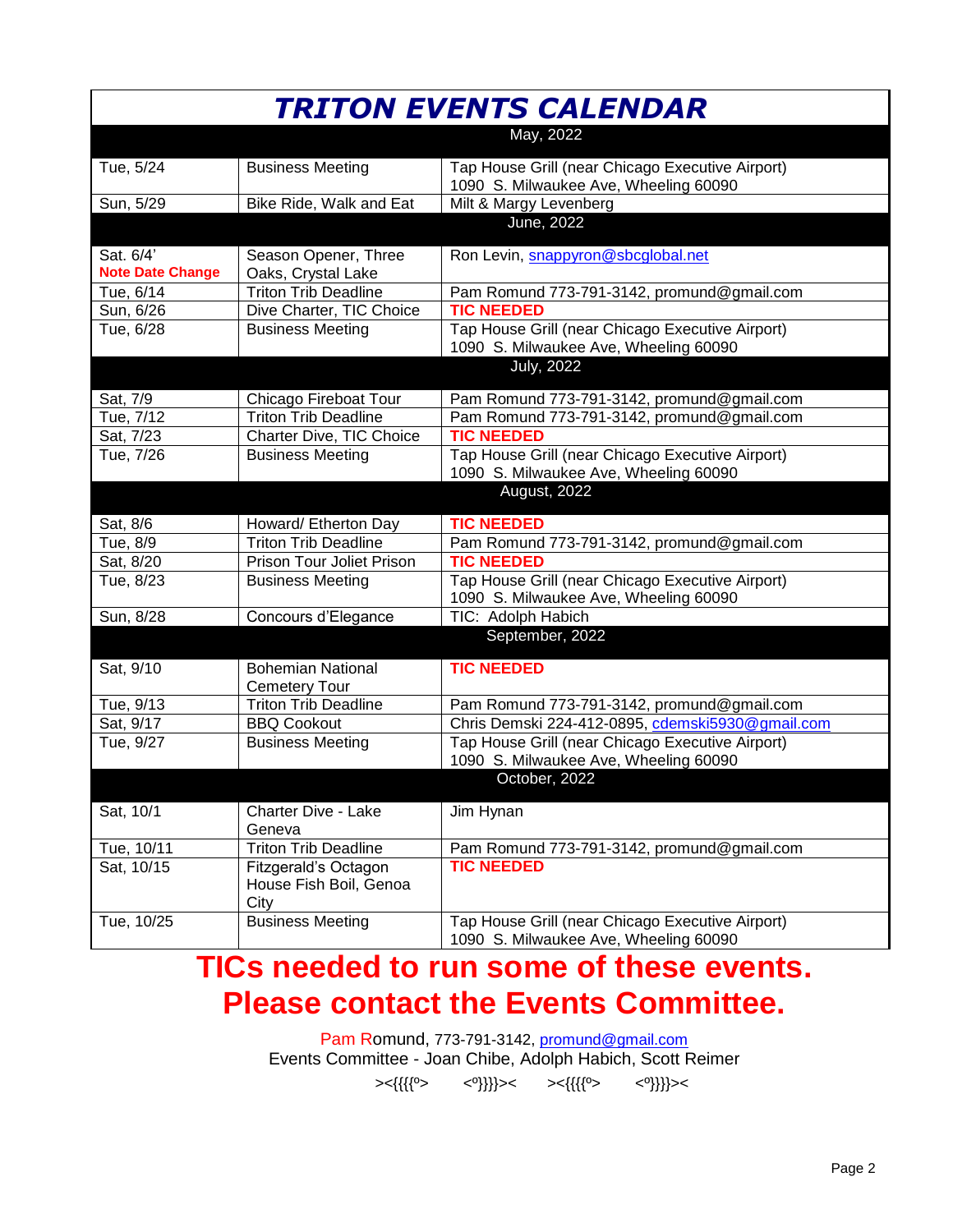# *JOIN US FOR A HISTORICAL EXPERIENCE ON CHICAGO'S VERY OWN FRED A. BUSSE FIREBOAT*! **Saturday, July 9th, 3:00 PM**



Cruise the same waterways where the *Fred A. Busse* once fought fires and provided emergency assistance. Our expert docents guide you from Lake Michigan, through the Chicago locks, then onto the Chicago River. We'll highlight architecture, history, and some of our boat's history with the Fire Department. Some would say you're cruising on on a floating museum, with pictures of our boat in action, firefighting artifacts, and giving a glimpse of what is was like to be a firefighter stationed on the boat in 1937

The Historical & Architectural Cruise typically runs 1.5 to 2 hours, depending on the schedule of the Chicago locks. This tour highlight Chicago's landscape and architecture from Lake Michigan and the Chicago River, showing how it has developed over time from stockyards to steakhouses, and bringing millions of tourists to a once desolated area which is now thriving.

The boat is docked near the Columbia Yacht Club and our tour is at 3:00 PM., so please arrive no later than 2:45. It is docked on the pier between Monroe and DuSable Harbors, just east of Millennium & Maggie Daley Parks, and about a mile south of Navy Pier. Cost is \$32.00 per person.

### ><{{{{º> <º}}}}>< ><{{{{º> <º}}}}>< *2022 Triton Season Opener Dive & Picnic Saturday June 4, 2022 Ron Levin TIC*

Saturday, June 4 will be our season opening dive get together. This year it will once again be held at the Three Oaks Recreation Area in Crystal Lake, IL. The Scuba area should be ready to go by then, currently they are installing the float lines that surround the area.

We will be grilling burgers and brats. I will do my best to uphold the tradition of Tritons eating well. Soft drinks, chips and some side items will be provided. Feel free to add/bring some deserts and or salads, also if you would like something stronger to drink.

I will arrive at the dive area to set up at 9:30 am. If you need tanks, or air fills, Sealevel Diving is two blocks away. If you are diving, please check in with the Marina office. Dive fee is \$20.00. Parking is \$5.00. **3 Oaks requires dive marker floats !!!**



**Three Oaks is located at: 5517 Northwest Hwy, Crystal Lake, IL 60014**

In addition to diving Three Oaks offers bicycle and walking trails, boat rentals, swimming, volley ball and wake boarding. There are two snack bars and a full service bar on premises. Please bring canopies if you have them, also folding chairs. I will have a cart to help haul things to our area. The dive area is accessible from the southeast corner of the parking lot.

**Please bring \$10.00 per person to cover food and drinks. My phone is 630-202-6252. I hope you can all make it. We had a great day last year!**

><{{{{º> <º}}}}>< ><{{{{º> <º}}}}><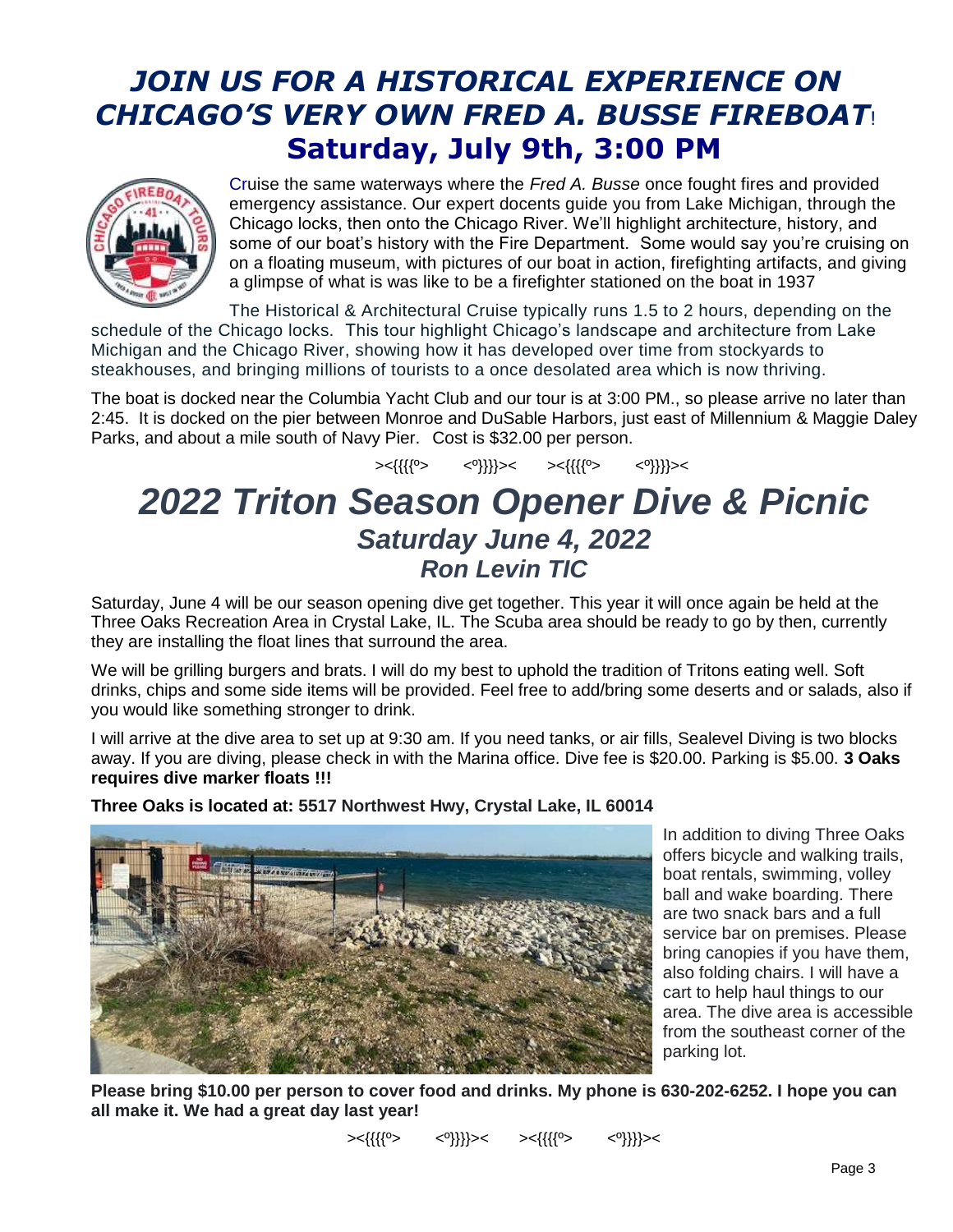# **CHECK YOUR CALENDAR - THIS YEAR'S BIKE RIDE IS SUNDAY!!!!!!!!! MEMORIAL DAY BIKE RIDE ON SUNDAY, MAY 29, 2022**

MEET AT MILT & MARGY'S HOUSE AT 10 AM FOR DONUTS

**Join the Tritons for a bicycle ride, walk, or just lots of food. Bring your bicycle or feet, \$5, and a dish to share. We will take a short drive to access the Des Plaines River Trail, a great, crushed-gravel bike and hike trail.** 

**Address, phone, & directions for Milt and Margy Levenberg's house:** 31057 Prairie Ridge Road, Libertyville (really it's Green Oaks)

847-858-1274 (Margy) 847-858-1271 (Milt)

**I-294 North to I-94 North to Route 137 (turn left/west on Buckley Road)**  to O'Plaine Road (turn right/north) to Guerin Road (turn left/west) to Prairie Ridge Road (turn right/north). Veer left on the circle to 31057 on the left. Park only on the left side of the street.

><{{{{º> <º}}}}>< ><{{{{º> <º}}}}><

## *SHARK LADY STAMPS*

The United States Posta Service honors pioneering marine biologist, Eugenie Clark (1822-2015) with the release of a new commemorative stamp. Affectionately known as the "Shark Lady" stamp Clark conducted many important studies that provided many fascinating insights into shark biology and worked tirelessly to change public perception about sharls. Stamps are forever stamps and cost 58 cents at your local post office.

><{{{{º> <º}}}}>< ><{{{{º> <º}}}}><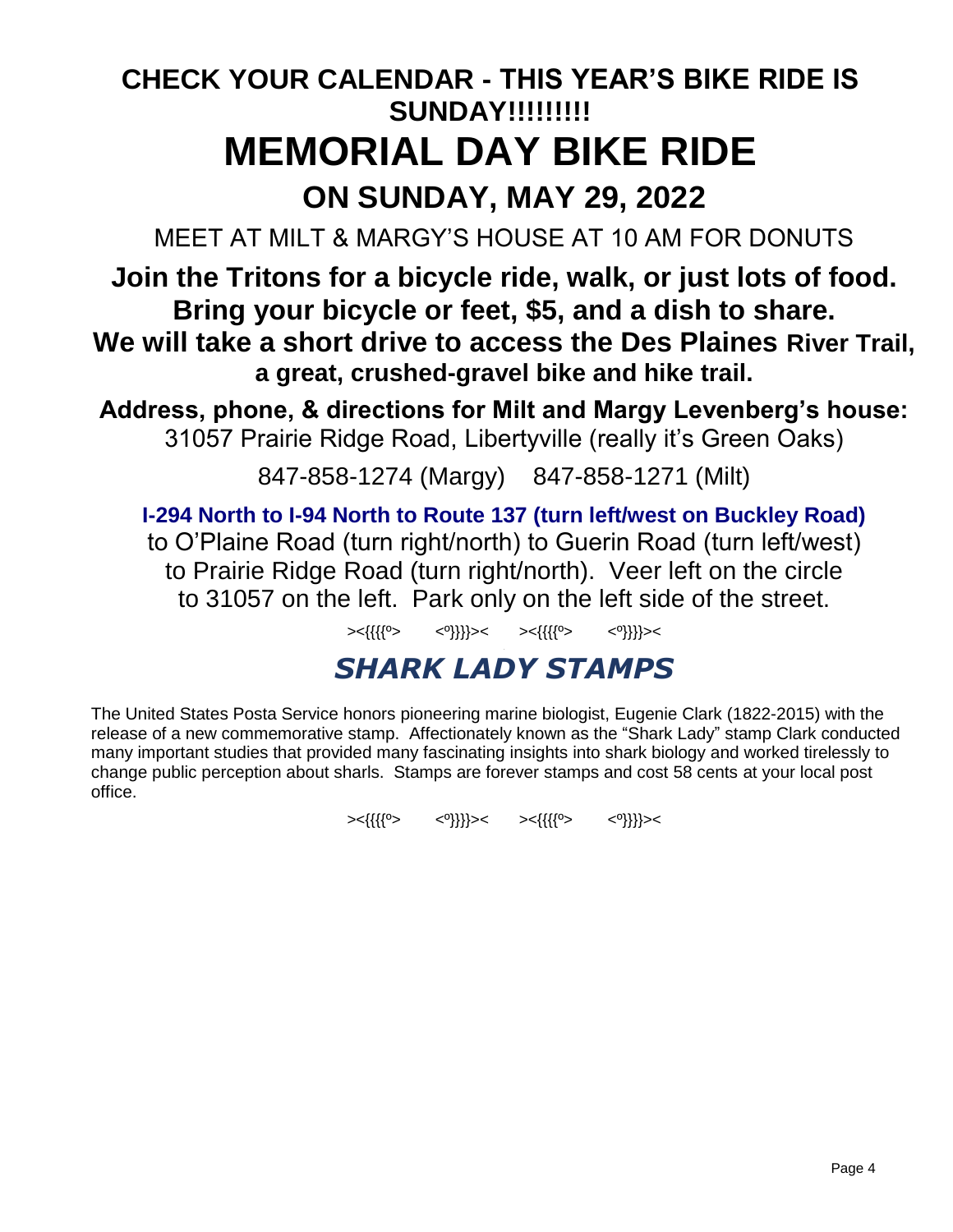

# *THANK YOU!*

The following businesses support our organization and we thank them for the generosity. The next time you stop in mention you are a Triton & personally thank them for their support.

#### **BELOW H20**

554 S. Route 59 Naperville, IL 60540 630-820-2531

### **HAIGH QUARRY**

2738 E 2000 North Road Kankakee, IL 60901 815-939-7797

### **PIRATE'S COVE DIVING**

1103 West Oklahoma Avenue Milwaukee, WI 53215 414-482-1430

### **SCUBA SENSATIONS**

2475 W. Pratt Blvd Chicago, IL 60645 312-404-7785

### **DJ'S SCUBA LOCKER**

9301 W. Ogden Ave. Brookfield, IL 60513 708-442-43883

### **PEARL LAKE RESORT**

Highway 251 South Beloit, IL 61080 815-389-1479

### **SCUBA EMPORIUM**

16336 S. 104th Avenue Orland Park, IL 60467 708-226-1614

### **UNDERSEAS SCUBA CENTER**

611 N. Addison Avenue Villa Park, IL 60181 630-833-8383

><{{{{º> <º}}}}>< ><{{{{º> <º}}}}><

# *DINNER AND A SHOW INTO THE WOODS Saturday, April 30, 2022*

We originally were scheduled to see this production May, 2020 and here we are two years later we finally were able to attend. Nine Tritons gathered first at the Blackfinn Restaurant in the Randhurst Shopping Center for a pre theater dinner. French onion soup was a popular starter followed by burgers, ginger Ahi, several different wraps, chicken and more. No one went away hungry!

After dinner it was a short trip to the Des Plaines Prairie Lakes Community Center for the show. The play is about a baker and his wife who need to have a spell removed so they can have a child. They have to go into the woods to retrieve items the witch has asked for-- along the way they cross paths with characters from Cinderella, Little Red Riding Hood, Jack and the Beanstalk among others. But it wasn't all light-hearted. The second act took a slightly darker turn but in the end everyone was

Thank you to all who came. It was a great evening and we will do it again next year.

TICs: Pam Romund ><{{{{º> <º}}}}>< ><{{{{º> <º}}}}><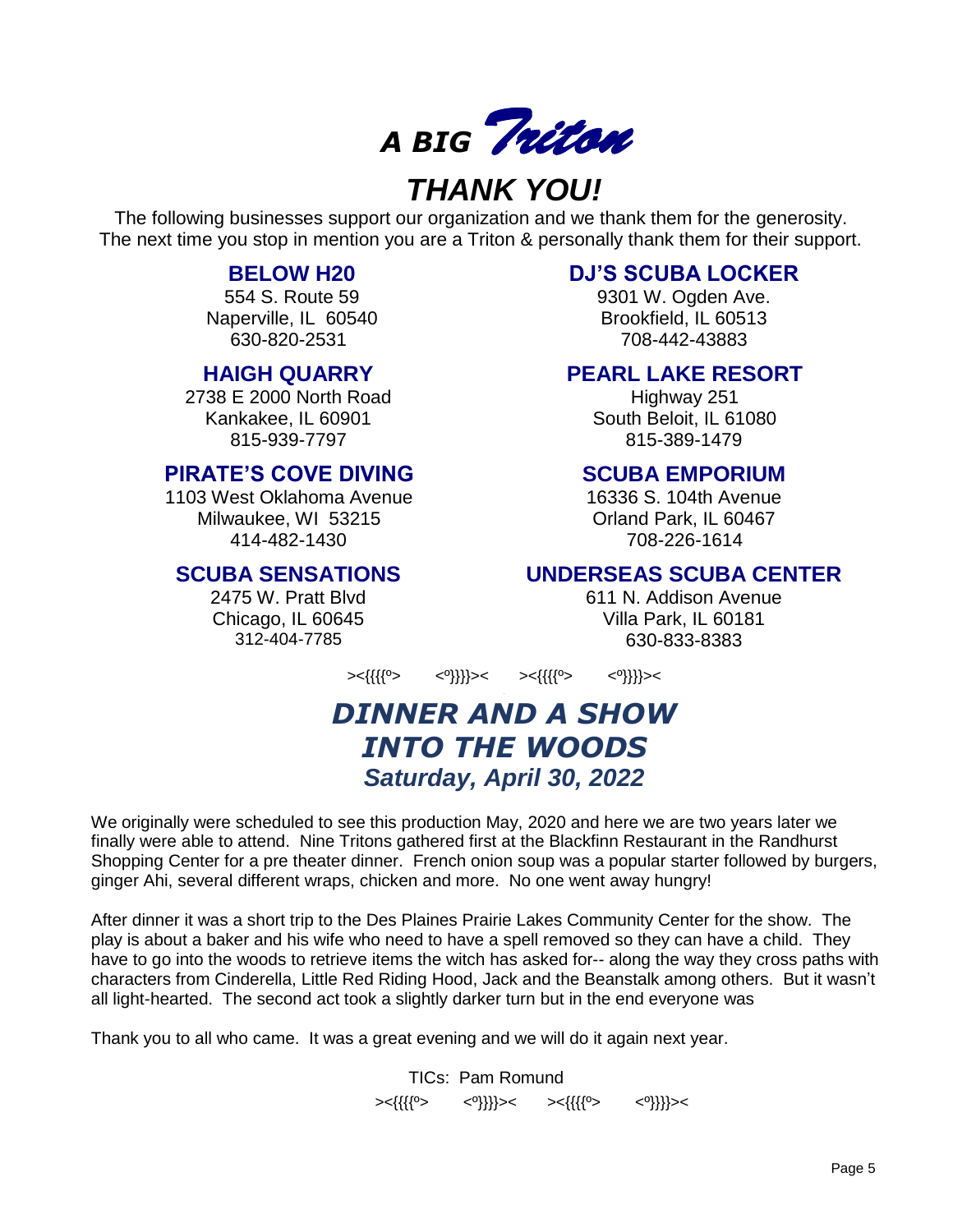Page 6